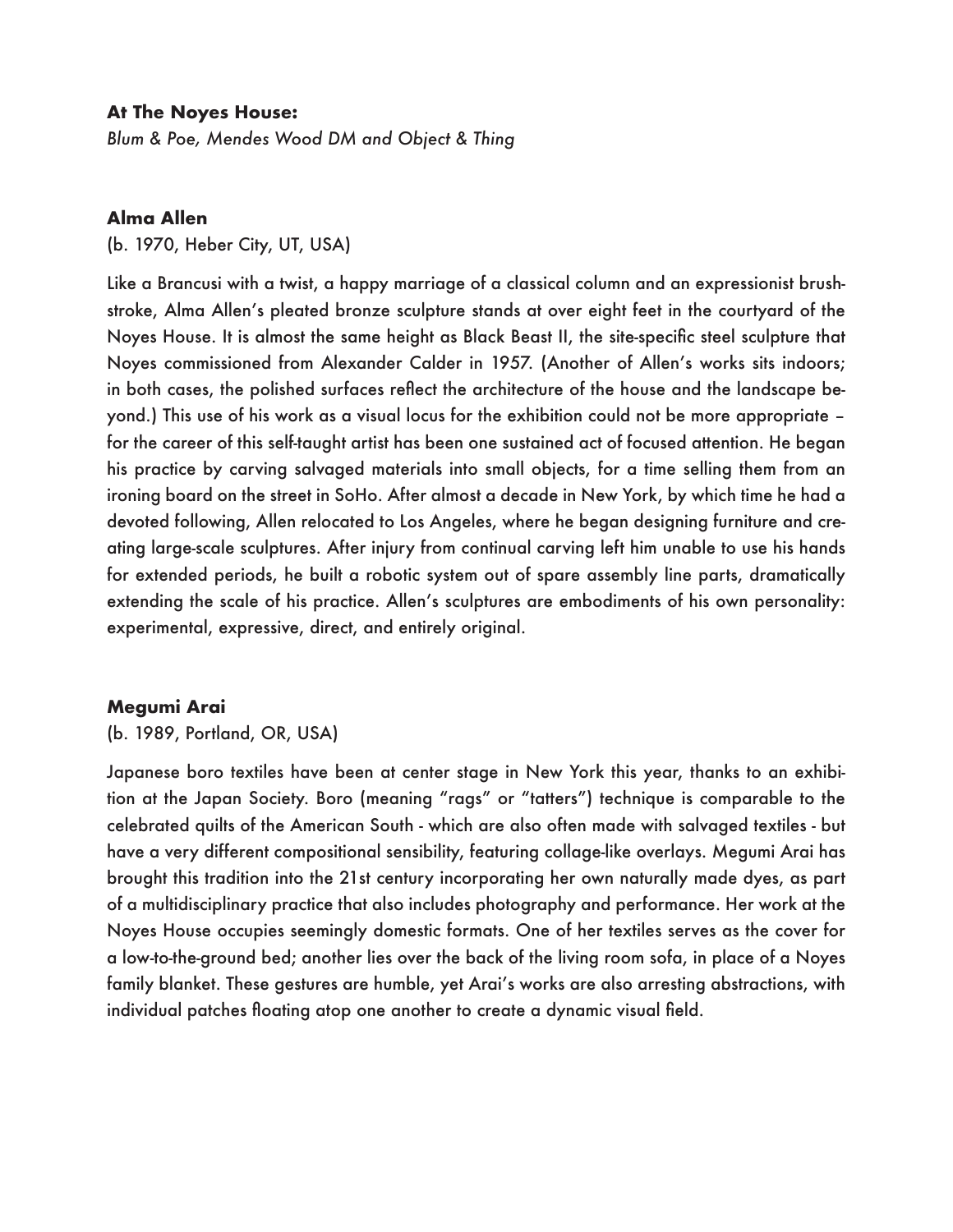# **Lucas Arruda**

(b. 1983, São Paulo, Brazil)

If any place has atmosphere, it's the Noyes House. Memories pervade the space, as does the sheer intelligence of its designer. But it's when you stand in front of the paintings of São Paulo-based Lucas Arruda that you see just how deep and rich an atmosphere can be. His landscapes are more mental than actual, participating in a tradition of perceptual painting that goes back centuries in art history. In Arruda's contribution to this lineage, the mediation of light, as it meets the gaze, becomes a criss-crossed terrain; abstraction and figuration, apparition and emptiness, dissolve into cohesion. His images would be haunting and powerful anywhere, in their sublimation of temporality, the suggestion that matter has been slowly deposited onto their surfaces. But they take on a particular resonance here at the Noyes House, in the quiet stillness of a place long lived in.

# **Lynda Benglis**

(b. 1941, Lake Charles, LA, USA)

Name a new freedom that has come into artists' hands over the past fifty years, and you will likely find that Lynda Benglis was one of its first claimants. She initially became known in the late 1960s for her poured latex and foam works, which both mocked and outclassed most of the Process Art and Minimalism of the day – works that were, of course, made mostly by men. Her abiding interest in physical experience led her to help invent whole new domains of art, including installation and video work. Her sophisticated understanding of the politics of representation made her a bellwether figure in the history of Feminism. For good measure, Benglis also poked and prodded at the arbitrary separation between sculpture and decorative art – a line of thinking that hovers, somewhere or other, in the background to the ceramic works she began making in the early 1990s. At a time long before this material was in vogue in the art world, her use of clay was charged with intent: once again, she dared people to look at her work and relegate it to second-class status, or indeed, judge it to be anything but incredibly powerful. For At the Noyes House, two of her ceramic works sit on the furniture, transforming a table and a piano top into plinths through their sheer presence. Though executed at an intimate scale, in harmony with the domestic space, they explode with energy. Benglis's characteristic ability to make a gesture and hold it is here on full display: her works are perpetually unfolding, and we are fortunate enough to watch.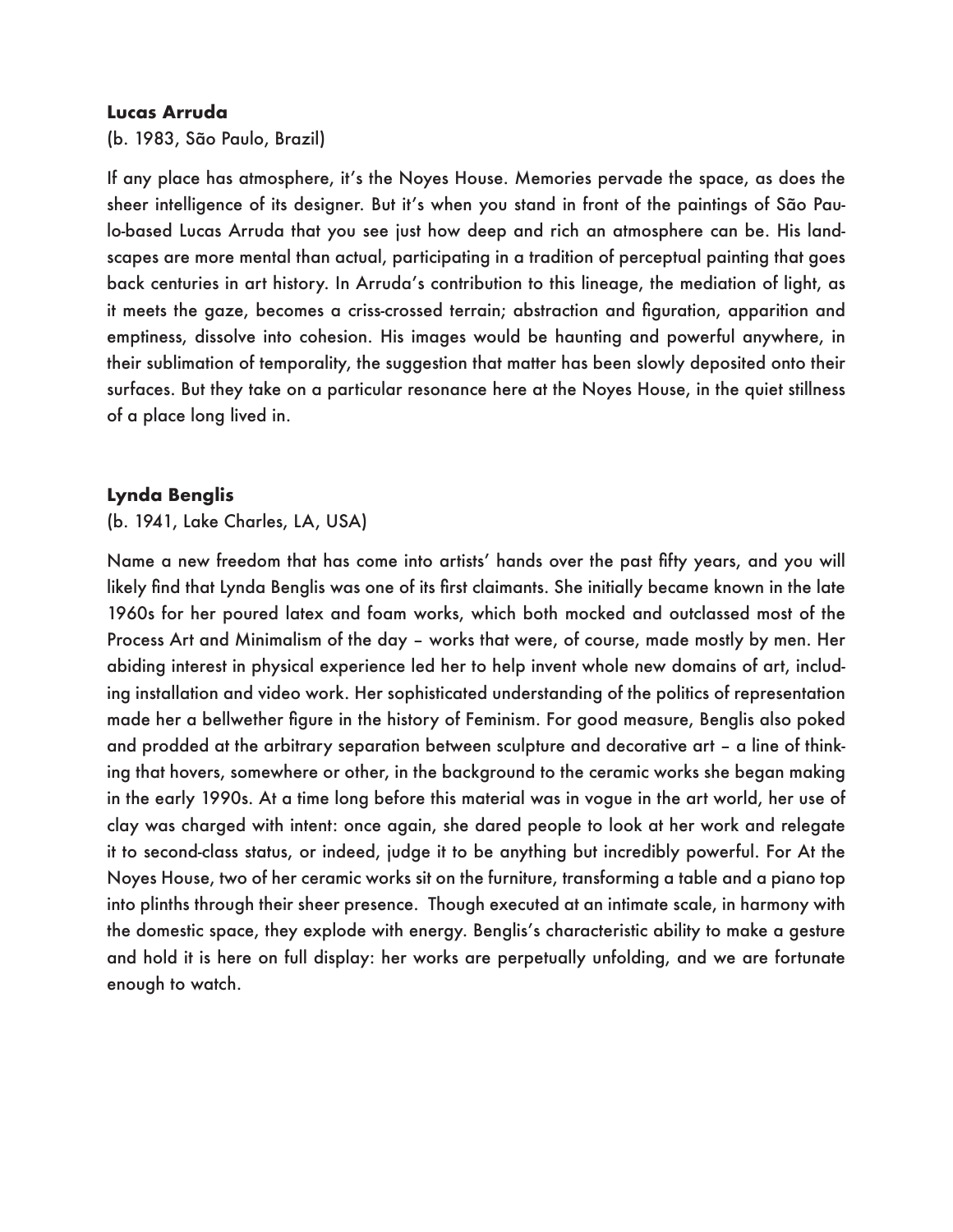# **Sérgio de Camargo**

(1930-1990, Rio de Janeiro, Brazil)

Sérgio de Camargo was born in Rio de Janeiro, and trained initially in Brazil, including with the expatriate Italian artist Lucio Fontana. He spent much of his life and career in Paris, however, and was there exposed both to philosophy (studying at the Sorbonne under Gaston Bachelard) and avant-garde practice. This positioned him ideally to synthesize the approaches and aesthetics of Constructivism, Minimalism, and early Cubism. He shared with many European artists of his generation – particularly the Italians who followed in Fontana's footsteps, like Enrico Castellani and Piero Manzoni – a profound interest in materiality, viewing abstraction not as a means to transcend the everyday experience of objecthood, but rather to reframe it and make it more palpable, more immediate. This viewpoint is of course entirely compatible with that espoused by Eliot Noyes. The Camargo construction shown here, with its dialectical contrast between smooth and jutting forms, compares closely with the opposition of glass and stone walls in the house.

# **Miho Dohi**

(b. 1974, Nara Prefecture, Japan)

*Buttai* simply means "object" in Japanese; perhaps no more specific title would do for the works of the Kanazawa-based artist Miho Dohi. The small-scale assemblages that she makes – rarely more than a foot in any dimension – abide by no obvious rule of construction. They incorporate both natural and industrial materials, sometimes new and sometimes scavenged. Her works do not even resemble one another, necessarily, yet somehow always express the artist's distinctive sensibility and intense curiosity, conveyed through dexterous compositions and a deep sensitivity to coloristic textural effects. Ultimately mysterious in their intention, illogical in the best sense of the term, they nonetheless feel just right – a perception the artist herself shares: "just when it seems to become clear what is inside and what is outside," she has said, "they turn completely upside down, and all of a sudden, an object appears quite naturally out of that chaos."

# **Hugo França**

(b. 1954, Porto Alegre, Brazil)

Like Eliot Noyes, Hugo França was once an industrial designer – but look at him now. Departing his first profession to live in isolation in Bahia, in northeastern Brazil, in the early 1980s, he plunged into a deep and abiding relationship with nature, learning to work wood expressively at monumental size. His motivations were in part to do with environmental awareness, as he was saddened by the tragic waste of the timber extraction industry, and determined to give the felled trees new life. After fifteen years he returned to São Paulo to set up a studio, but his heart is still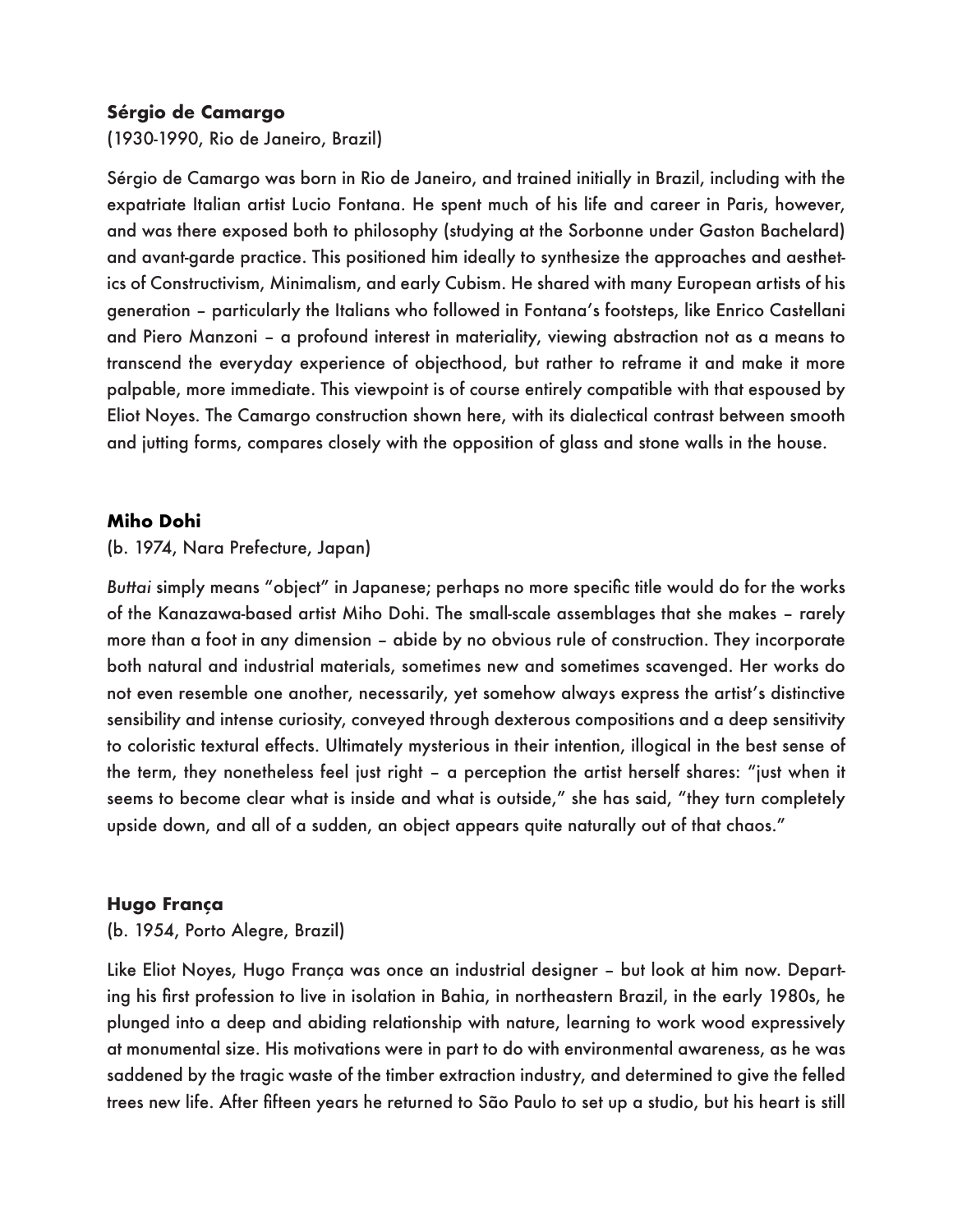out there, in the rainforest. He has made furniture and pure sculpture, as well as many objects that hover somewhat ambiguously between those two categories; At The Noyes House includes one such inventive work, a group of rings made from a single root system. Like a giant's toy, the objects can be stacked or leaned into any desired configuration, echoing at grand scale the interest that Modernists of Noyes's generation (notably his friends Charles and Ray Eames) had in abstract play.

# **Aaron Garber-Maikovska**

### (b. 1978, Washington, D.C. USA)

Like most Modernists, Eliot Noyes had an unswerving dedication to clarity. In the conception and execution of his own home, as with everything else he did, he eschewed unnecessary complication, delivering his ideas with a deceptive simplicity that was the product of long thought and digestion. In our own postmodern times, this sort of directness seems enviable; it is easy to feel that we are drowning in complexity and contradiction. Enter Aaron Garber-Maikovska. This L.A.-based artist has made his name by carving out a space for direct physical and spiritual expression, despite all the theoretical thickets that seem to block such a pathway. The serene and elevated surroundings of the Noyes House are not a usual setting for him: he has conducted his vigorous somatic performances in chain restaurants and mall parking lots, a guerrilla practice he often documents in videos. For this exhibition, he contributes a painting that is equally vigorous: executed on the floor, in homebrewed ink and oil pigments, on a large rectangle of fluted polyboard. Its immediacy may bring to mind many art historical references – from Abstract Expressionism to Art Brut to Jean Michel Basquiat – and the sense of hard-won freedom is as acute as any of those precedents. Just as Noyes did in his own time, Garber-Maikovska sees and understands all the interwoven contexts for his own creativity – and finds a way to cut through.

### **Tomoo Gokita**

### (b. 1969, Tokyo, Japan)

As the career of Eliot Noyes proves – he was a curator, designer, consultant and architect, often several of these things at once – it's totally possible to switch professions while going from strength to strength. This is Tomoo Gokita's story, too. He first became known as a graphic designer, whose style – inspired by vintage magazines, film stills, pornography and postcards – made him a cult figure in the music and fashion worlds. When faced with his images, viewers are left scavenging their memories for cultural indicators or contexts to complete the elusive, often inscrutable narratives. Gokita took up painting and drawing fulltime in 2005, but his style, roughly expressive and executed in a reduced palette of black, white and gray – remained immediately recognizable. You wouldn't necessarily say the same for his painting Looking for a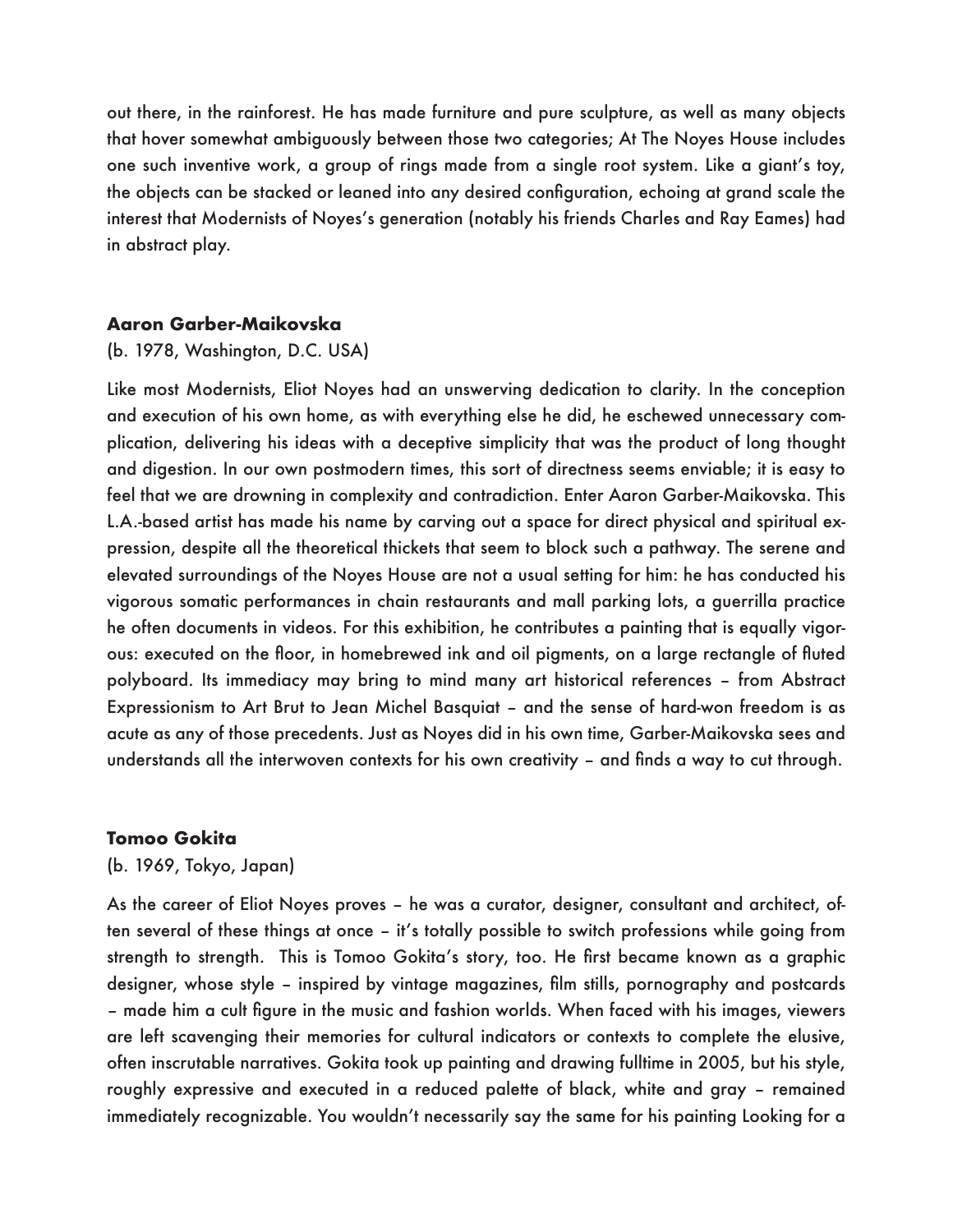Lover, which is one of the first works that Gokita has produced in polychrome. And what colors: jewel tones of blue, pink and purple against a looming backdrop of olive green. What remains constant from his earlier work is the atmosphere of eerie anonymity, psychologically charged despite the blankness that seems to dwell at its heart.

# **Sonia Gomes**

# (b. 1948, Caetanópolis, Brazil)

There's a good and telling story about Eliot Noyes's relationship with the artist Alexander Calder. In addition to the famous Black Beast II, Noyes acquired two of his friend's mobiles, an unnamed red one made by Calder for a specific location in the Noyes House and another called Snow Flurry. In a 1958 article in Art in America, he spoke of his family's affection for the mobiles, albeit in a way that might make a conservator cringe: "We all walk right through one low-hanging Calder mobile, making it swing, and we bat or blow at one another as we walk by." Eventually Noyes came to feel this wasn't entirely safe for the red mobile, and moved it to a more out-of-the-way location near the dining table. But the affable Calder was uncharacteristically upset; he'd made the mobile specifically for that location, and he wanted people to bump into it. Now, on the same hook, hangs a work by the great Brazilian fiber artist Sonia Gomes. It is equally inviting, and like Calder's mobiles, composed of everyday materials – snipped steel in his case, cut fabrics in hers – while also assembling itself into a composition that is so specific, so communicative, that it amounts to an expression in an entirely new language. Also like Calder's work, Gomes' sculpture is essentially abstract, with fleeting flashes of figuration. That body that is mostly unseen or absent, in her work, hails from a very different place and time – the fabric remnants indexing her own experience as a Black Brazilian. Occupying this spot in the Noyes House, it does much to suggest how much our moment in art history has in common with half a century ago, and also how much broader and richer the conversation has become.

# **Green River Project LLC**

(Founded in 2017 by Aaron Aujla and Benjamin Bloomstein in NYC)

Look at archival pictures of the Noyes House, and you will see a simple, slatted set of outdoor furniture in the courtyard, catty-corner to Calder's Black Beast II. When preparing At the Noyes House, it made all the sense in the world to put a new suite in its place. Green River Project LLC took on the challenge. Founded in 2017 by Aaron Aujla and Benjamin Bloomstein, this New York City workshop is research-driven, both in its material selection and in its relationship to Modernist precedent – with an emphasis on creative recycling on both counts. Their Noyes House set may call to mind the Z-form chairs of the Dutch avant-garde master Gerrit Rietveld (a frequent reference for them); the material is the same one he sometimes used, common pine, in this case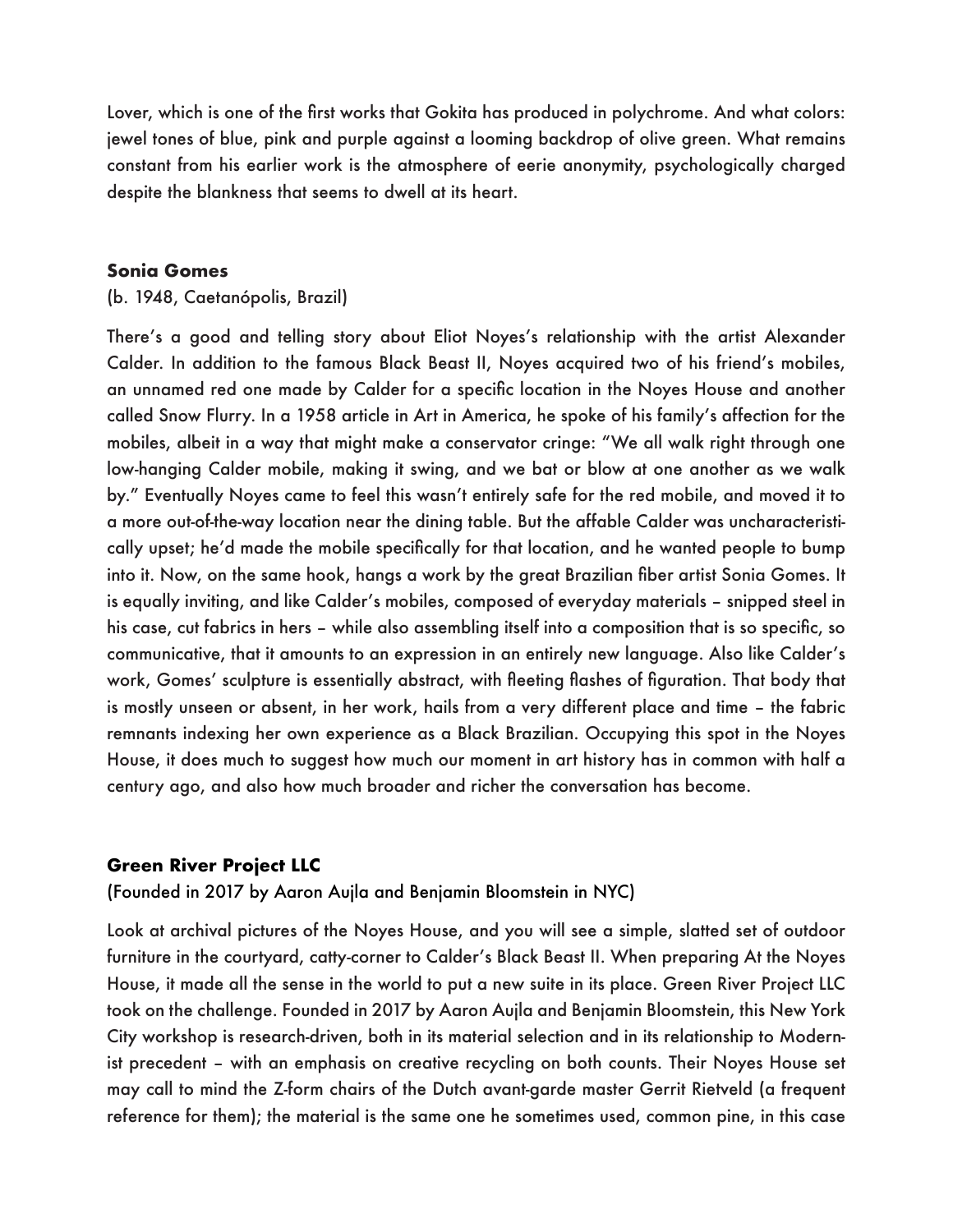given gravitas through a subtle shiny finish. As to the table in the center, it is more in the mode of the French autodidact Alexandre Noll, ample in its proportions, with pairs of dowels protruding above each leg, a striking detail that draws attention to the massive joinery of the design. Elsewhere in the house, their Airline Pendant (actually made from found airplane parts) hangs where Noyes once had a lamp; their ebony ashtrays grace many of the house's side tables, and their very first carved stone vessel can also be found. Making such simple objects so memorable is definitely not easy; arguably, the most impressive thing about Aujla and Bloomstein's work is that they make it seem so.

# **Mark Grotjahn**

# (b. 1968, Pasadena, CA, USA)

One of America's leading painters, Mark Grotjahn has developed a practice that merges abstraction and figuration, geometry and gesture, rigorous structure and freeform improvisation. One of the absolute highlights of At the Noyes House is his painting, created especially for the wall above the broad hearth – a spot that has been occupied over the years by a Ray Eames sculpture (carved from a plywood splint) that hung at the left edge, and a Pablo Picasso lithograph of a bull, among other works. Grotjahn's painting continues his most recent series, Capri, which features distinctive scraped-out areas of thick paint; the work nonetheless marks a departure in his practice, in that its axis is rotated 90 degrees from his usual vertical format. He has not used this horizontal orientation in over two decades. The shift pays off, bringing in new references both to the artist's own past work (notably, his breakthrough Butterfly paintings of the 1990s, which featured similar radial wing-like compositions) and also, more broadly, to the history of landscape painting. Every Grotjahn painting seems to open up a world; in this case, that marvelous pictorial event registers as an echo of the home's natural surroundings.

# **Kazunori Hamana / Yukiko Kuroda**

(b. 1969, Osaka, Japan) / (b. 1968, Shizuoka, Japan)

Ready to be impressed? Have a look at the astonishing vessels of Kazunori Hamana, which sit in the Noyes House courtyard like ancient monuments long adrift that have somehow come to rest. Built by hand using a variety of natural clays, sourced from Shiga prefecture in Japan, each is finished with Hamana's own mineral glazes. In their scale, they seem almost to rival the natural environment from which he has so skillfully wrested them. But they are of course deeply cultural, making conscious reference to the traditional Japanese tsubo, a functional clay jar dating back to prehistoric times, used to store and process food. A distinctive aspect of Hamana's practice is the ageing of his great pots. Once fired, the works are placed outside and around his studio on the east coast of Japan where they are left to accumulate a surface with the changing of the seasons.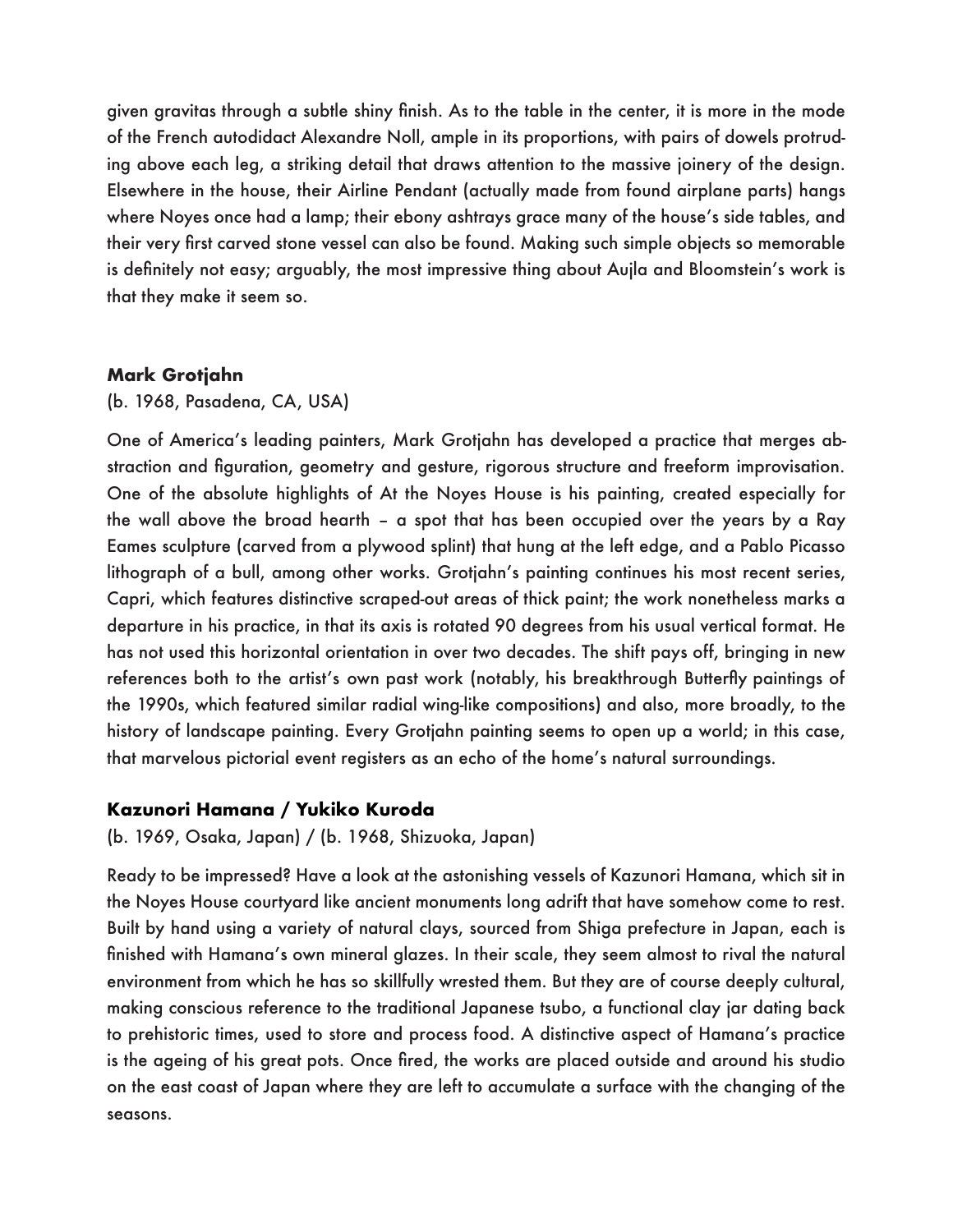Hamana collaborates with fellow Chiba-based artist Yukiko Kuroda on vessels that he considers damaged or otherwise imperfect. Kuroda accentuating the imperfections of these works, sometimes adding Japanese lacquer and polishing powder – her interpretation of the celebrated Japanese custom of kintsugi – or by adjoining flaking or cast-off layers of ceramics from other vessels, which are created organically during the pottery process. Despite the much smaller scale of these interventions, the process often takes longer than the time it takes Hamana to create the pot itself.

# **Sheila Hicks**

### (b. 1934, Hastings, NE, USA)

The great Sheila Hicks presides over the story of fiber art like a queen of old – though she has never been much interested in holding court. She is an inveterate and curious traveler, much affected by her time in Mexico and elsewhere in Latin America, in India, and in Paris, where she now lives and works, among many other parts of the world. Hicks is also a deep student of fiber forms, and it is perhaps unsurprising – given her global view of the subject – that at some point, her eagle eye would have lit upon the prayer rug. One cannot imagine a more spiritually charged textile genre, though she typically made it her own, while respecting the cultural source. The example shown at the Noyes House, from 1978 - a nod to the tapestries by artists such as Henri Matisse and Joan Miró which once were here - adapts the rough composition of a traditional prayer rug. These typically feature arches, evoking the architecture of a mosque, and are laid out with the motif pointing to Mecca, in the direction of worship. Hung vertically on the wall, Hicks's work suggests a broader narrative about spiritual elevation, while also recalling abstract painting, which was her first métier, when she studied at Yale with Josef Albers – not too far from New Canaan.

### **Mimi Lauter**

(b. 1982, San Francisco, CA, USA)

Mimi Lauter is a Los Angeles-based artist whose oil and pastel works present abstracted narratives, drawn from subconscious memory, literature, contemporary events, and classical mythology. Her practice proposes a secular relationship to spiritual traditions, vesting belief in, and devotion to, the act of painting itself. In both her iconography and mark-making, she pays knowing tribute to art history – notably the work of the French Symbolists and Nabis (Odilon Redon, Jean-Édouard Vuillard and Pierre Bonnard). Lauter's work hanging in the Noyes House is titled Alla Marcia, 2019, referencing a musical notation of tempo. The painting, from a recent body of work inspired by the composition of symphonies, is an arrangement of radiant colors, a celebration of the human spirit, marking the connections between memories and dreams, personal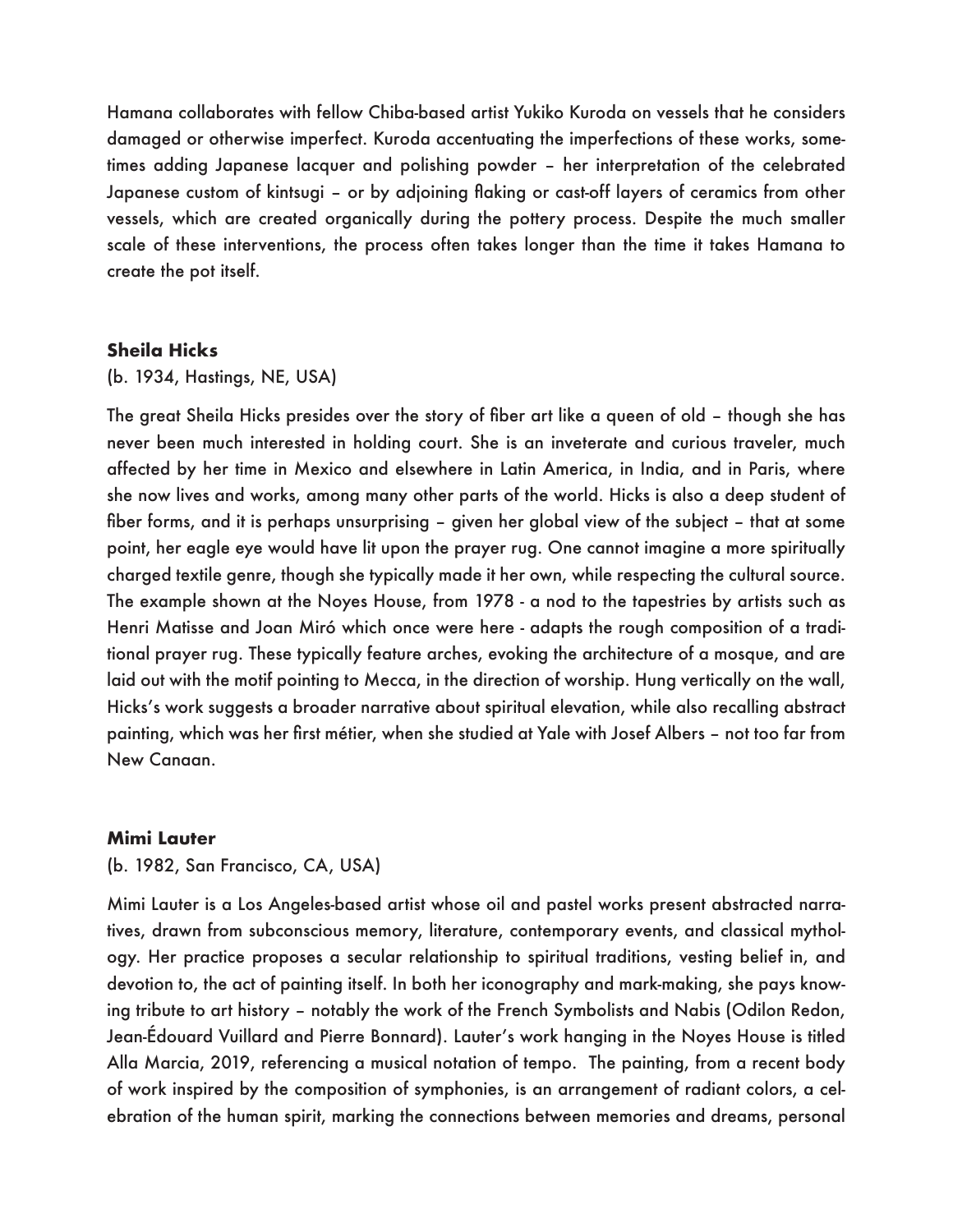stories and myths, landscape and skyscape and birth and death.

# **Patricia Leite**

(b. 1955, Belo Horizonte, Brazil)

Brazilian painter Patricia Leite derives her subjects from photographs collected during her travels. The motifs are recognizable – in this case, as the title Entre Neuvens ("Between Clouds," in Portuguese) signals, a high mountain landscape with the sun hanging overhead in a blue sky. Yet this bare description only begins to capture the feeling of the work, which, if photographic, is so only in a metaphorical sense – seeming to capture that instantaneous moment when ephemeral light is registered and fixed into permanent form. In this sense, the seeming solidity of Leite's forms feels provisional. It is as if her images could easily slide into some other configuration without losing their graphic and chromatic intensity. As it happens, Eliot Noyes was an avid photographer as well, rarely without his camera, particularly on his frequent international trips. It seems certain that he would have found much to appreciate in Leite's painting, could he see it today hanging in his home – the expression of a kindred spirit, who looks out at the world, sees the wonder in it, and finds a way to show the rest of us.

# **Pablo Limón**

### (b. 1985, Madrid, Spain)

"Today, luxury is not perceived as it once was," Pablo Limón has said. "We experience two luxuries that do not speak the same language and do not live within the same values." His own work crosses this divide, hybridizing a relatively orthodox vocabulary of modern design (often featuring planar functional forms) with a street sensibility. The seating furniture he is showing at the Noyes House is from a recent series created in collaboration with the DS Paint workshop in Barcelona. It consists of planar constructions of hard foam, which are surfaced in silver nitrate and dyes, and chromed with a chemical catalyst. The process is repeated across several layers, and then selectively buffed with a circular sander. The result is a polychromatic, reflective surface – very unearthly in effect, like something out of science fiction – but in practice the process is quite painterly, allowing Limón a wide range of graphic possibilities.

### **Philippe Malouin**

(b. 1982, Laval, Canada)

Of all the curatorial moments in At the Noyes House, perhaps the most delicious is the juxtaposition of the designer's Selectrix IBM typewriter – the most famous of his industrial products – with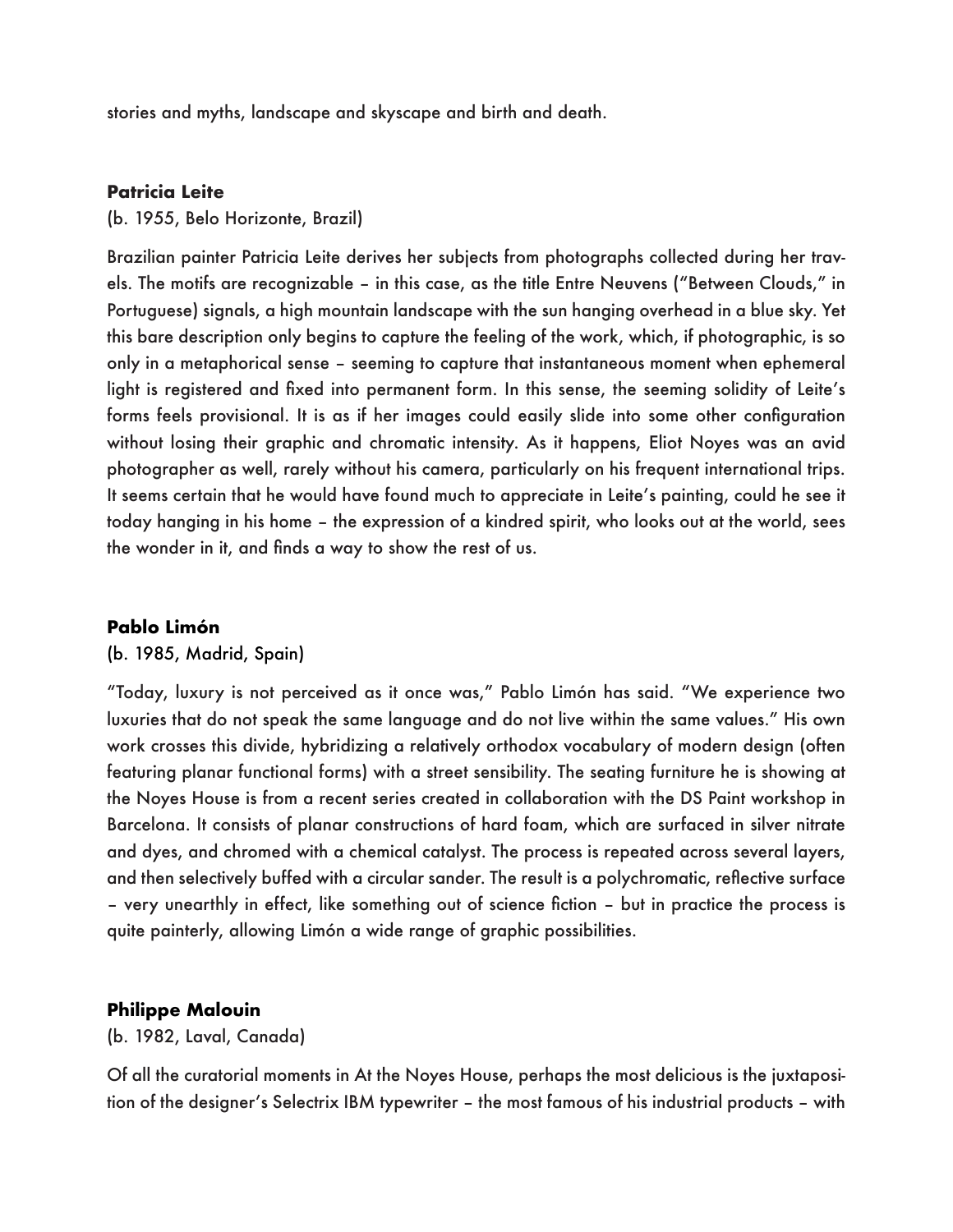Philippe Malouin's blue nylon telephone. This blind date between the two objects is a fascinating study in similarities and differences. Most obviously, Malouin's functional landline alludes back to midcentury technology; the French designer created it as part of a suite entitled Industrial Office, which updated various Modernist forms in colorful nylon and simplified lines, to uncanny effect. It's as if one's mental image of a phone had somehow manifested itself in real space, or conversely, as if we were somehow inhabiting a comic book narrative, complete with props. This playful, "meta" quality announces a postmodern viewpoint completely at odds with the earnest functionalism of Noyes's typewriter. Yet, beyond this difference, there is an underlying commonality. Both objects are honed to their absolute essence, achieving an unforgettable charisma. It just goes to show that as much as design has changed over the decades, some of what makes an object great is the same as ever.

### **Tony Marsh**

(b. 1954, New York, NY, USA)

The eminent ceramist and educator Tony Marsh works in several discrete idioms, typically focusing his attention on the vessel form. One of his series is cleanly modeled, white, and perforated; another takes the form of low bowl forms, brimming with curious handmade objects; still another interprets the idea of containment in a more rectilinear fashion, with connections to architecture. The object included at the Noyes House is different from all of these. Sheathed in a spectacular blue glaze with crystalline accretions, it feels geologically extracted rather than hand-built. It is part of his Cauldron series – a term that could equally suggest a volcanic caldera or a witch's brew, and are equally apt associations for the object.

### **Daniel Steegmann Mangrané**

(b. 1977, Barcelona, Spain)

One of the most dramatic installations in At the Noyes House comes courtesy of Daniel Steegmann Mangrané, a Spanish artist based in Brazil. It is a curtain of sorts, made of green aluminum chains, with an organically-shaped cutout. The work articulates the boundary between the architecture and the forest beyond, and also (less obviously) stages a cross-cultural conversation between Noyes and his near contemporary, the Italian-born, Brazil-based architect Lina Bo Bardi; the lines of the cutout are taken from her brutalist masterwork, the Sesc Pompeia, in São Paulo. The chains, made by Kriska, are also a cultural import: widely used in Spain, they are lightweight, often brightly colored and make a characteristic metallic sound when the chains touch. Oscillating between diaphanous screen and semi-solid object, Mangrané's curtain conjures a liminal state in multiple senses at once: marking an actual boundary, as well as a cultural pass-through in which multiple strands of modernity meet, brushing against one another. This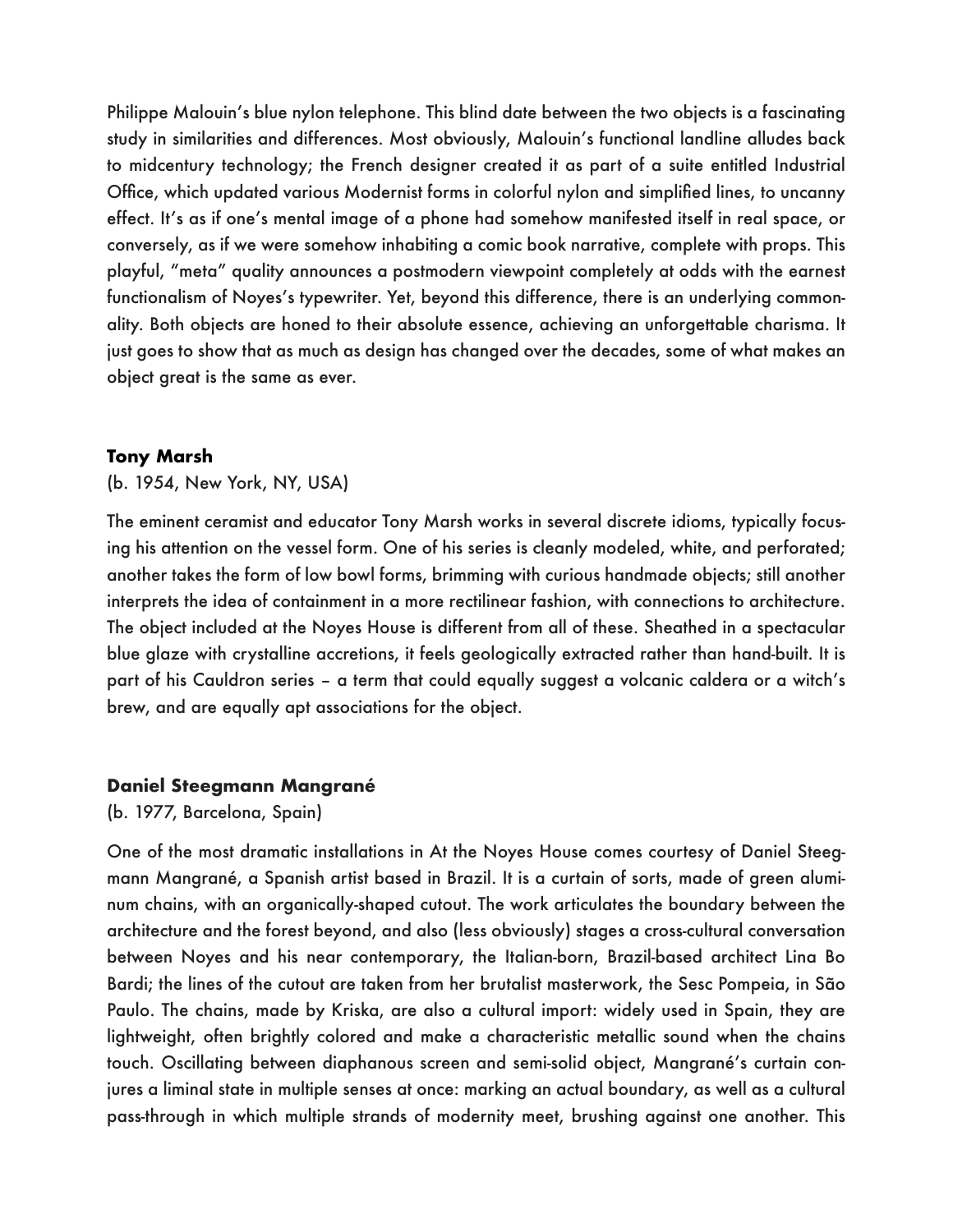same theme of intersection is also present in the three sculptures made of twigs and stones that Magrané has at the Noyes House, slight in their means but profound in their implication.

# **Jim McDowell**

# (b. 1945, Norfolk, VA, USA)

"I am not a folk artist although many have tried to put me into that category," Jim McDowell has said. "I call myself the Black Potter." With this matter-of-fact statement, McDowell takes ownership of his position in a long narrative of great artists – a few whose names are known today, the great majority anonymous. Face jugs of the kind he makes have been created in the American South and elsewhere in the African diaspora since at least the mid-nineteenth century. Research points to strong connections between this form and West African sculptural traditions, which were displaced here along with millions of enslaved people. McDowell's work testifies to this terrible history, while also paying tribute to those artists who contested it – notably the famed David Drake (aka "Dave the Potter"), whose poetic inscriptions McDowell emulates on his own ceramics; and his own four-times-great aunt Evangeline, who was a potter and face jug maker in Jamaica.

In the context of the Noyes House, McDowell's work takes on further critical force. It enacts a rupture in this placid, white, suburban milieu – the kind of neighborhood that very few Black Americans were able to inhabit in the postwar era, thanks to racist red-lining practices – and also casts a clarifying light on the African carvings and other "folk" objects that Eliot and Molly Noyes collected. This was an interest they shared with many other Modernists of their generation (Charles and Ray Eames, for example), who typically did little to preserve the specific cultural history of those artifacts. Yet it would be wrong to see McDowell's work as only oppositional, in this context; it is also tremendously affirmative, emblematizing a realm of creativity that was too often obscured during the heyday of Modernism, and is now finally getting its proper respect. As McDowell reminds us: "My lineage was interrupted, but not lost."

# **Yoshitomo Nara**

# (b. 1959, Hirosaki, Aomori, Japan)

The beloved Japanese artist Yoshitomo Nara is something of a contradiction. While his work is extremely accessible, allowing almost anyone (of any age) to relate to it, it is also intensely personal: across his prolific output over the past thirty years, he has consistently portrayed deep emotional terrains that channel his childhood, musical and literary references, and his global travels. The figures portrayed in his paintings are born out of a deep introspection, indexed by extended phases of layering and erasure, with only the elements that Nara considers most sin-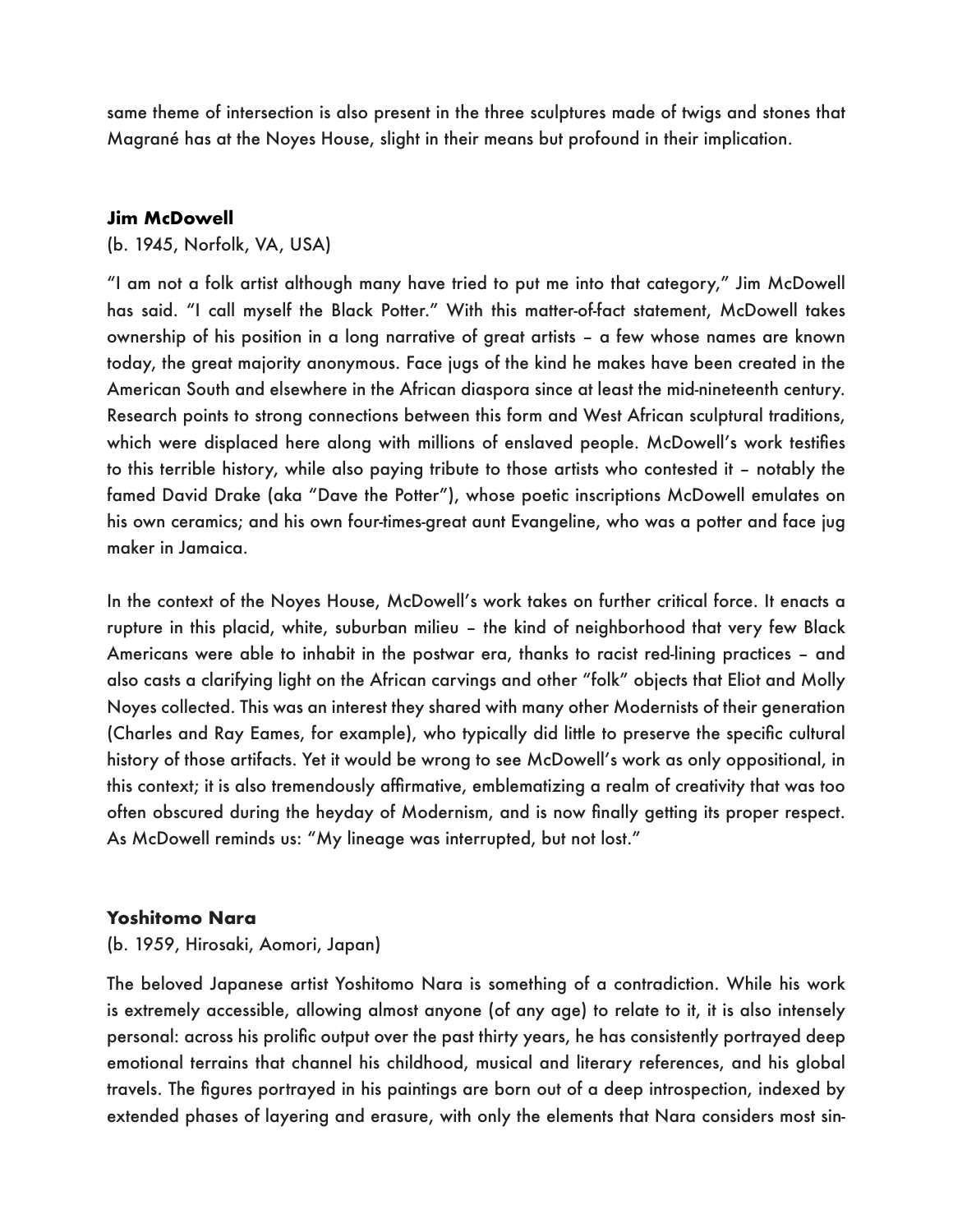cere allowed to remain. Likewise, Nara's unfiltered thoughts and feelings are vividly ingrained in the rhythm and vigor of the figures and words depicted in his drawings. Several of these, from 2019, hang in the Noyes House.

# **Paulo Nazareth**

(b. 1977, Governador Valadares, Brazil)

Eliot and Molly Noyes were dedicated believers in the simple, well-chosen gesture. When they positioned an artwork in their home, it always felt unforced, its placement seeming obvious in retrospect but marvelously suggestive. The same can be said for the work of Paulo Nazareth. His concerns are quite different – addressing issues of immigration, racism and colonialism in his native Brazil and beyond – but employ a similar economy of means. The notion of encounter is crucial to Nazareth's work. He often cultivates relationships with people he simply meets on the road — often, individuals in precarious financial or legal circumstances – and develops his work in response. He plays with the romantic ideal of the wandering artist seeking universal truths, but brings an acute political urgency to his representations of the unrepresented.

# **Antonio Obá**

(b. 1983, Ceilândia, Brazil)

Go into the intimately-scaled bedroom of the Noyes House, and you will see, hanging just above the bed (splendidly arrayed with a Megumi Arai boro textile), a scene of riveting power: as if the wall had dissolved to allow a view into some other realm. The painting, by the Brazilian artist Antonio Obá, is entitled Wade in the water II – a phrase taken from a well-known African-American spiritual. It is replete with other associations, too, from Winslow Homer's haunting late painting The Gulf Stream to the recent killing of George Floyd (which occurred as Obá was creating the work). Obá has spoken eloquently of the central figure in the work: "He is not only an alleged survivor of a shipwreck, rather, an allegory between the micro and the macro, the psyche and the landscape. Harmony and power manifest in the waves that seem to be caused by the character who walks on water, like a stone thrown into the placid waters. Master of the seas, a black navigator, master of his journey, knowledgeable about the wave he generates and the waves that seem to follow him, he advances. He does not contemplate the landscape inert. He faces the viewer from a distance, aware that the only route is forward."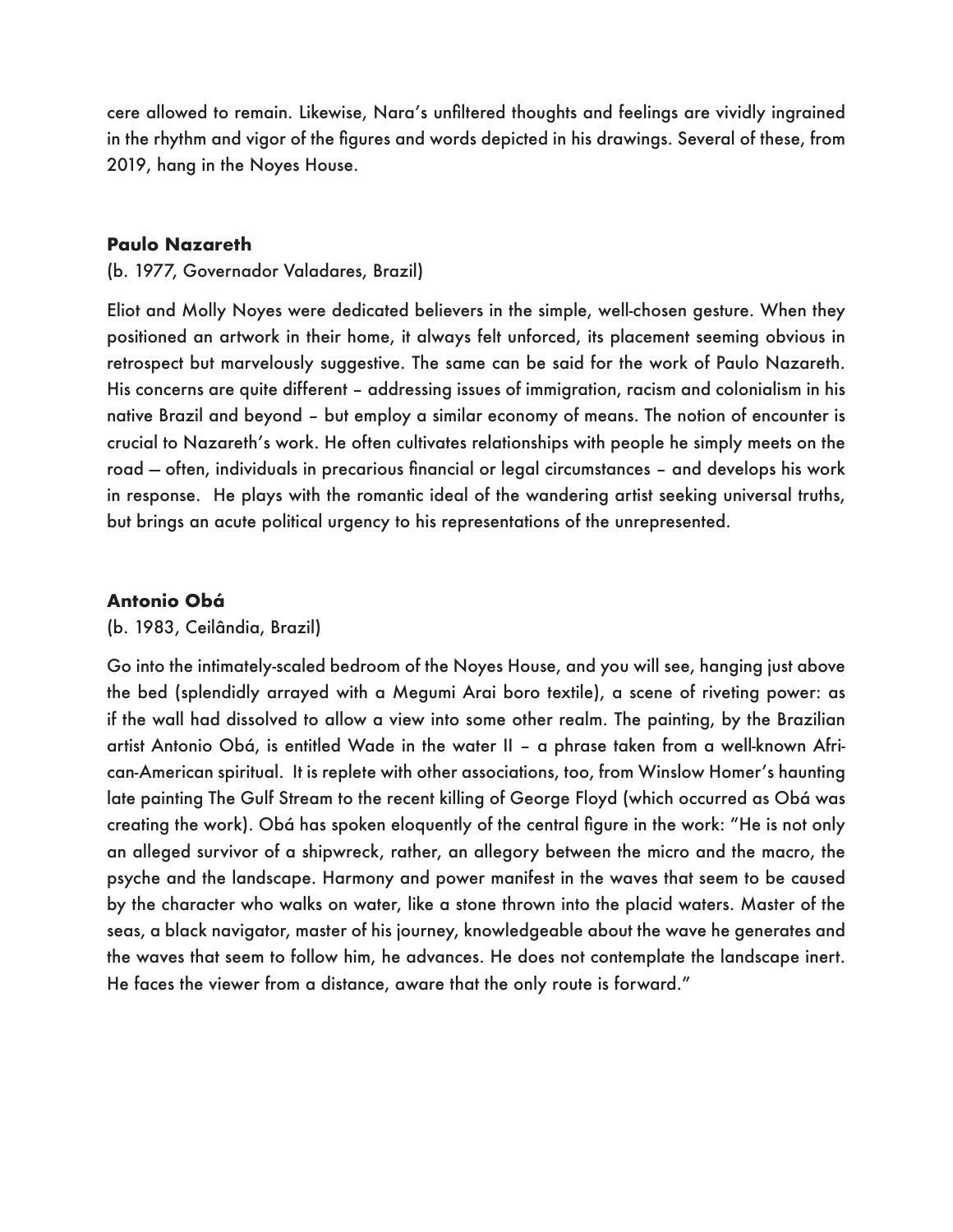## **Johnny Ortiz**

(b. 1991, Taos, NM, USA)

There's clay, and then there's clay. Johnny Ortiz is the founder of the pioneering New Mexico entity called Shed: an ambitious project incorporating an art and design studio and a restaurant, premised on intensely local ingredients in its every aspect. This holds true for the ceramics he is showing at the Noyes House. They are made of what Ortiz calls "wild clays," foraged from the surrounding landscape. These same materials have been used by indigenous and Latina/ Latino potters for centuries, and his continuation of the tradition shares some time-honored traits: an overall dark palette, with glimmers of light thanks to tiny fleck of mica held within the body. Riffing on precedent, Ortiz has developed a laborious and loving process: sanding the pots with sandstone, burnishing them with a river stone, pit firing with red mountain cedar, and curing with elk marrow and beeswax. Each pot is a deep well into its own origin story: "an ongoing meditation of where we live in Northern New Mexico," as Ortiz puts it, "a celebration of its nature and the fleeting of time."

# **Frances Palmer**

(b. 1956, Morristown, NJ, USA)

There is something irresistible in Frances Palmer's practice, which is one level disarmingly straightforward – she makes wood-fired pots, and puts flowers and fruit from her own garden into them – but on another level, wildly ambitious, even visionary. The "still life" arrangements that she creates evoke the lush paintings of the Dutch Golden Age, while her ceramics connect to several currents in international ceramics, among them Chinese celadons and Japanese tea ceremony wares. Palmer synthesizes all of these aesthetic terrains into one lavishly orchestrated whole, optimized for the purposes of the twenty-first century. If you are wary of social media's effects on the more nuanced aspects of art and design, her Instagram feed may convince you otherwise: it transforms your smartphone screen into a rush of ravishing beauty. But of course, it's better yet to experience her pots in person, and ideally hold them in your hands, so as to appreciate every fold and crease in their walls, every drip and layer-line in the glazes. Throughout the exhibition, Palmer will be replenishing the vases with flowers from her garden, ensuring that every encounter with her work will be a perfect moment, captured.

# **Gaetano Pesce**

(b. 1939, La Spezia, Italy)

It's ridiculous, in a way, to put Gaetano Pesce and potted plants in the same sentence. He is arguably the most influential living designer, a geyser of ideas and provocations that has gushed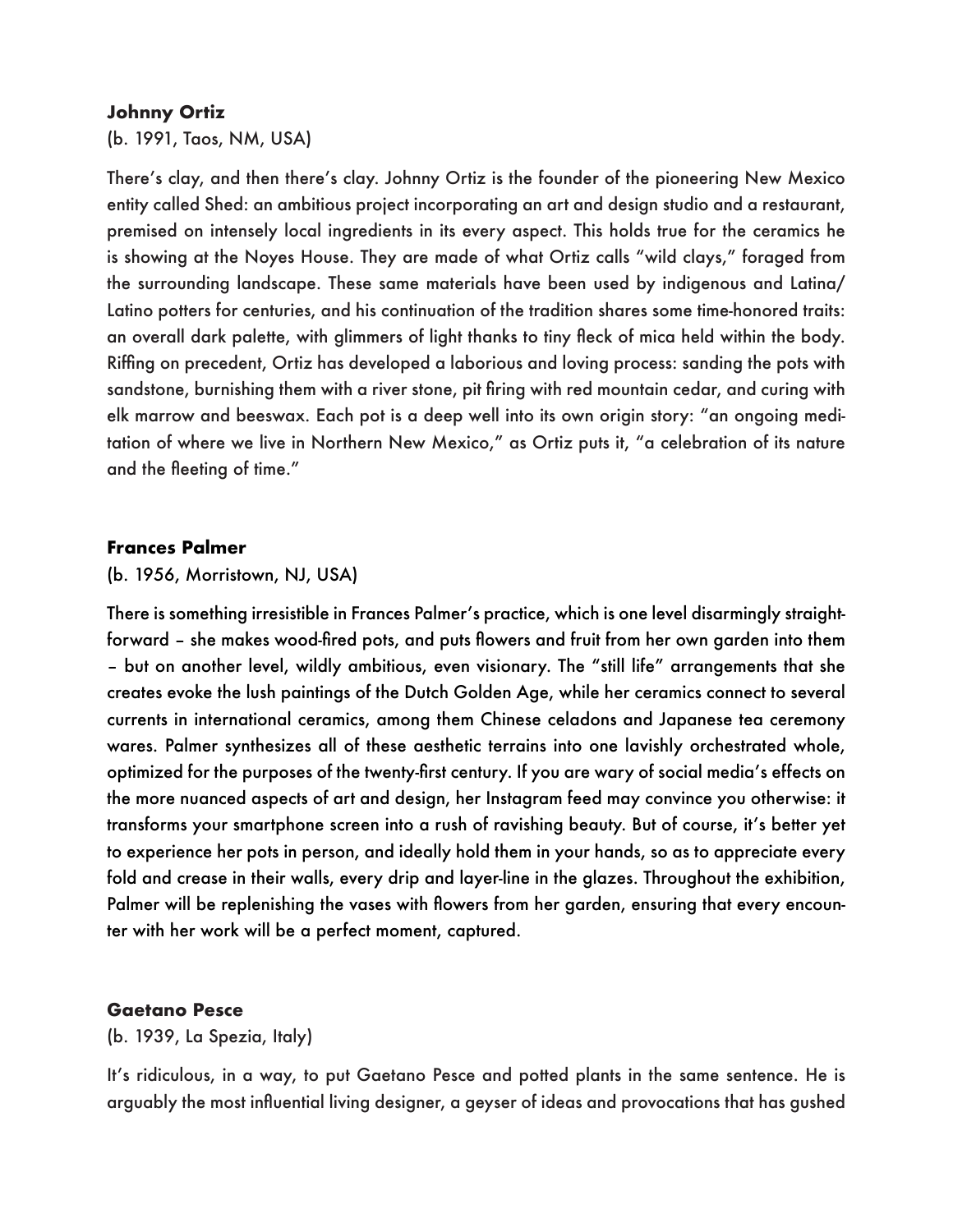unabated for over sixty years. Everyone working in speculative, figurative, experimental, conceptual, and process-based modes – which covers almost all of the interesting currents in contemporary design – owes something to him, whether they know it or not. But there's another thing about Pesce. Nothing is trivial in his eyes, particularly when it comes to our built environment. And so: potted plants. They have been an important part of interior furnishings of the Noyes House since it was built, a way of bringing nature indoors, one of the central principles of the architecture. With this in mind, several of Pesce's large-scale, poured resin vases have been set around the rooms (in addition to vases in several other scales, and a table-top shelf piece). They transform this modest dimension of the interior into something dramatic, a meeting of two forms of organic life – that of the plants themselves, and that of the intensely artificial objects, which are made of plastic but have the coursing, form-finding energy of vibrantly living things. Over eighty years old now, and given a seemingly supporting role in the installation, Pesce still manages to steal the show.

### **Celso Renato**

### (1919-1992, Rio de Janeiro, Brazil)

When the Brazilian self-taught artist Celso Renato died in 1992, he left behind a body of work that is marvelously sensitive in its touch and rigorous in its handling of abstract form. His practice rotated around simple geometries, which he invariably infused with nuance and emotion though his mark-making. The painting shown at the Noyes House, just eight interlocking motifs rendered in acrylic on a panel rough salvaged wood, is typical of his ability to create a beguiling object out of the simplest means. Some of the energy comes from the dialogue between the painting and its physical support; some of it comes from the slight, characterful divergences of his line; but mostly, it derives from the force of the artist's personality. As the New York Times critic Roberta Smith has written, "Renato worked with an almost reverential consideration of what he was painting on, creating his own fusion of art, nature and the haphazardness of everyday life and adding something of his own to the history of postwar Latin American Modernism."

### **Arlene Shechet**

### (b. 1951, New York, NY, USA)

Art historical trajectories never really end. They just keep going, accumulating innovations and associations all along the way. But if for some reason you had to draw a line forward from the great modern sculptors – Brancusi, Hepworth Calder and the rest – and stop somewhere, the work of Arlene Shechet would be a great choice. Ecumenical in her materials (best known for her pioneering reintroduction of ceramic into contemporary art, she also works in wood, metal and other media) and incredibly inventive in her forms, which often develop contrapuntally as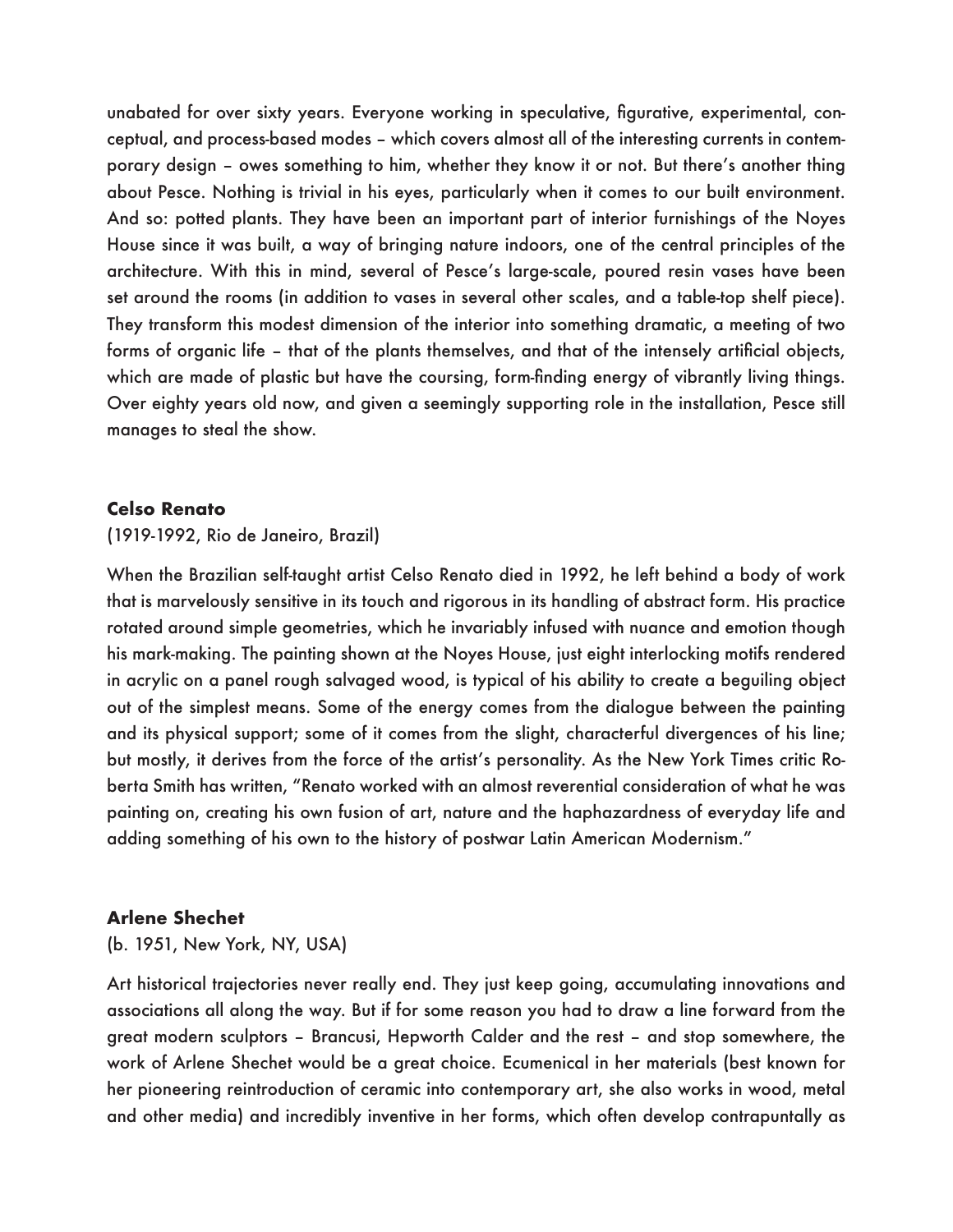one walks around them, she gives you everything you ever wanted from sculpture, as well as quite a few things you didn't even know you could have. For At the Noyes House, she is showing a new work called Relative, fairly compact and low to the ground. Made especially for the exhibition, it speaks harmoniously to the setting, with rigid squares intersecting an unfinished wood block – like a core section of the rectilinear building's encounter with the surrounding forest.

# **Faye Toogood**

# (b. 1977, United Kingdom)

Faye Toogood has two related careers, either of which would make her one of the most celebrated British designers today. She started out in interiors, initially as a magazine editor for several years; soon after she opened an atelier for the production of furnishings, interiors and subsequently fashion. The two sides of her artistic personality inform and nurture the other; for example, she makes her objects within numbered Assemblages, in a rhythm of ongoing creativity and self-disruption that echoes the collection-based logic of the fashion industry. Forms of particular importance are revisited in the different collections, given different material and aesthetic interpretation; Toogood thus has an ongoing creative conversation with herself. At the Noyes House, she is showing objects drawn from various aspects of her practice. There is a tapestry from one of her recent Assemblages, a quick, sketchy and expressive composition that belies the painstaking slowness required to weave it. Two pieces of furniture are rendered in the extraordinary materials of lithium-barium crystal and sand-cast bronze; they express the qualities of water and the moon, respectively. Finally, a vessel shown evokes the traditional Moon Jar of Korean ceramics, inverting its white palette into black; visual and tactile nuance is imparted to the surface by coating the hand-thrown stoneware in a thin layer of rubber.

# **Rubem Valentim**

# (1922-1991, Salvador, Brazil)

The Brazilian artist Rubem Valentim (nearly an exact contemporary of Celso Renato, also featured in At the Noyes House) organized his works from iconic abstract signs: lines, circles, cubes and arrows. While legible as contributions to Neo-Concrete movement, they were also infused with spiritual meaning. He saw them as emblems reductions of Orixá, or deities, from the Afro-Brazilian religions Candomblé and Umbanda, brought to the Americas by enslaved Yoruba peoples from West and Central Africa. Valentim specifically acknowledges this forced migration in his totems – like the one shown here, which has the presence of an animate being - drawing on inspiration from both African sculpture and Afro-Brazilian art.